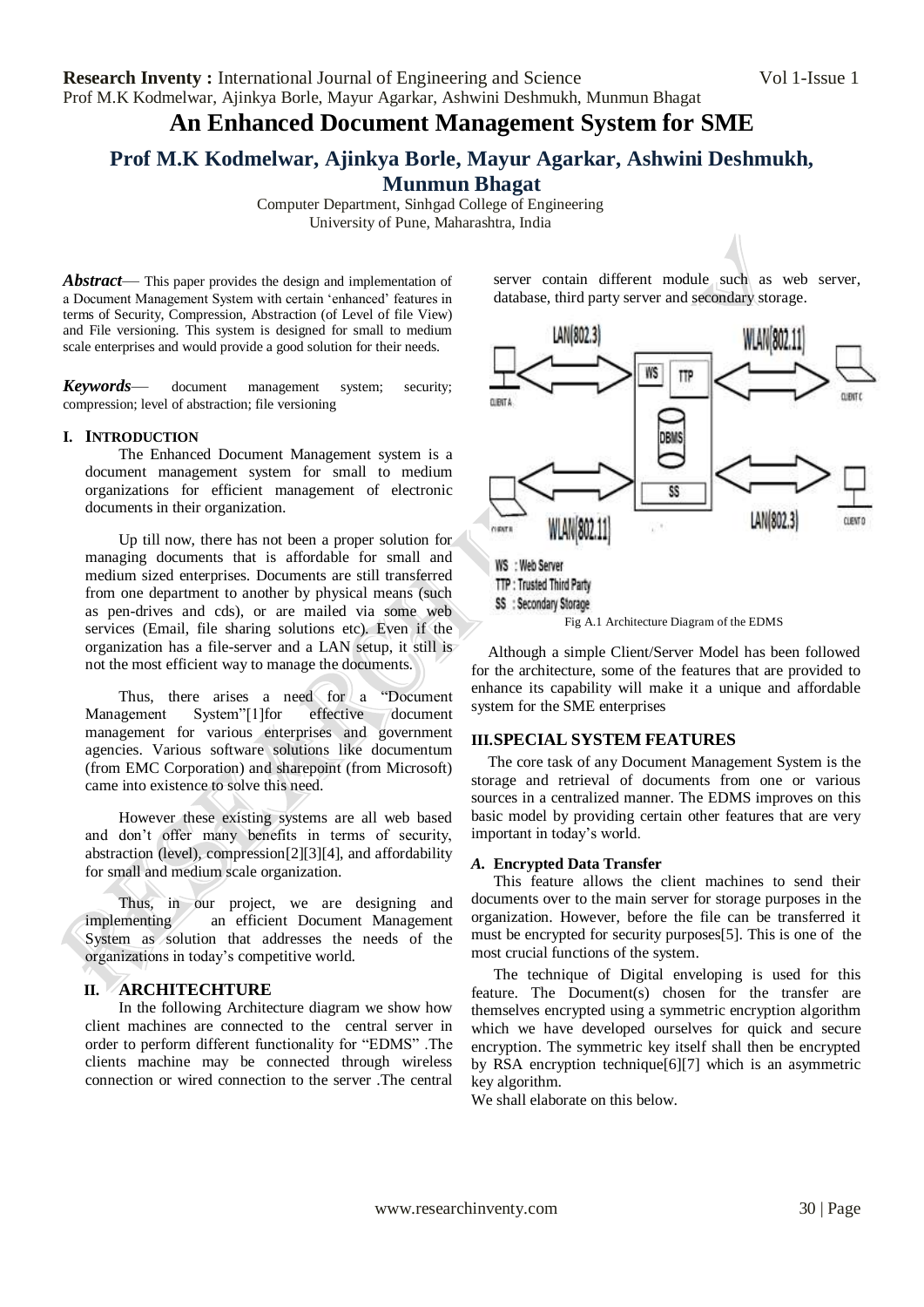

Fig A.2 The Quick-Crypt Encryption Technique

Our Quick-Crypt Technique is based on the same basic principle of the AES technique. We are performing Block Ciphering; Each Block of Plaintext as well as that of the Cipher Key is 128 bits.

16 characters from the file (which is to be encrypted) are taken in a block and are converted into their respective ASCII representation. It is then transformed into the Cipher text by:

- 1. XORing each cell of the Block with the respective cell of the cipher key.
- 2. Perform the Sub-bytes operations on each cell as done in AES.
- 3. Shift the rows: Left Rotate  $2<sup>nd</sup>$  row once, Left Rotate 3<sup>rd</sup> row twice and Left Rotate 4<sup>th</sup> row thrice.
- 4. Perform a simple matrix multiplication between Rijndael mix column matrix and the current block.
- 5. Generate the round key (directions given below) and XOR with each cell of the block.

After performing these 5 Steps, we receive a block of the cipher text (in Unicode). Only one round is applied for each block.

We are also providing a chaining mechanism by sending the current round key to be the cipher key of the next round.

- The method to generate the round key is as follows:
- 1. Swap the first and last columns of the cipher key.
- 2. Right rotate  $2<sup>nd</sup>$  row of the cipher key once.
- 3. Left rotate  $3<sup>rd</sup>$  row of the cipher key twice.
- 4. XOR First and last rows of the cipher key.



As seen in Figure 3, the mode of operation is slightly different from the usual modes. Since we have to compensate for the less number of rounds that each block of plaintext undergoes, we are sending the round key of the last round to be the cipher key of the next round. Thus a level of pseudorandomness is generated amongst the entire text. A Crypt analyst would find different Cipher text for the same plaintext repeated in the course of document[8].

## *B. Data (file) Compression*

This feature shall compress the size of the encrypted file which resides over on the server. The encrypted file has a size that is larger than the plaintext file. Thus compression shall allow us to optimize the size of the encrypted document.

The system uses the gzip compression technique as it gives us a fair ratio of the size of the data (file) and the time required to compress it when compared with other popular compression techniques.

#### *C. Level of Abstraction*

This feature ensures that the document access is restricted to the authorized department (even within the organization) and for the authorized employee only.



Fig.4 shows the fundamental structure of directories for the central server used for the purpose of file storage.

 An Employee working on a client machine will store and retrieve documents within his/her own directory stored inside the department. The system allows an employee access to only

www.researchinventy.com 31 | Page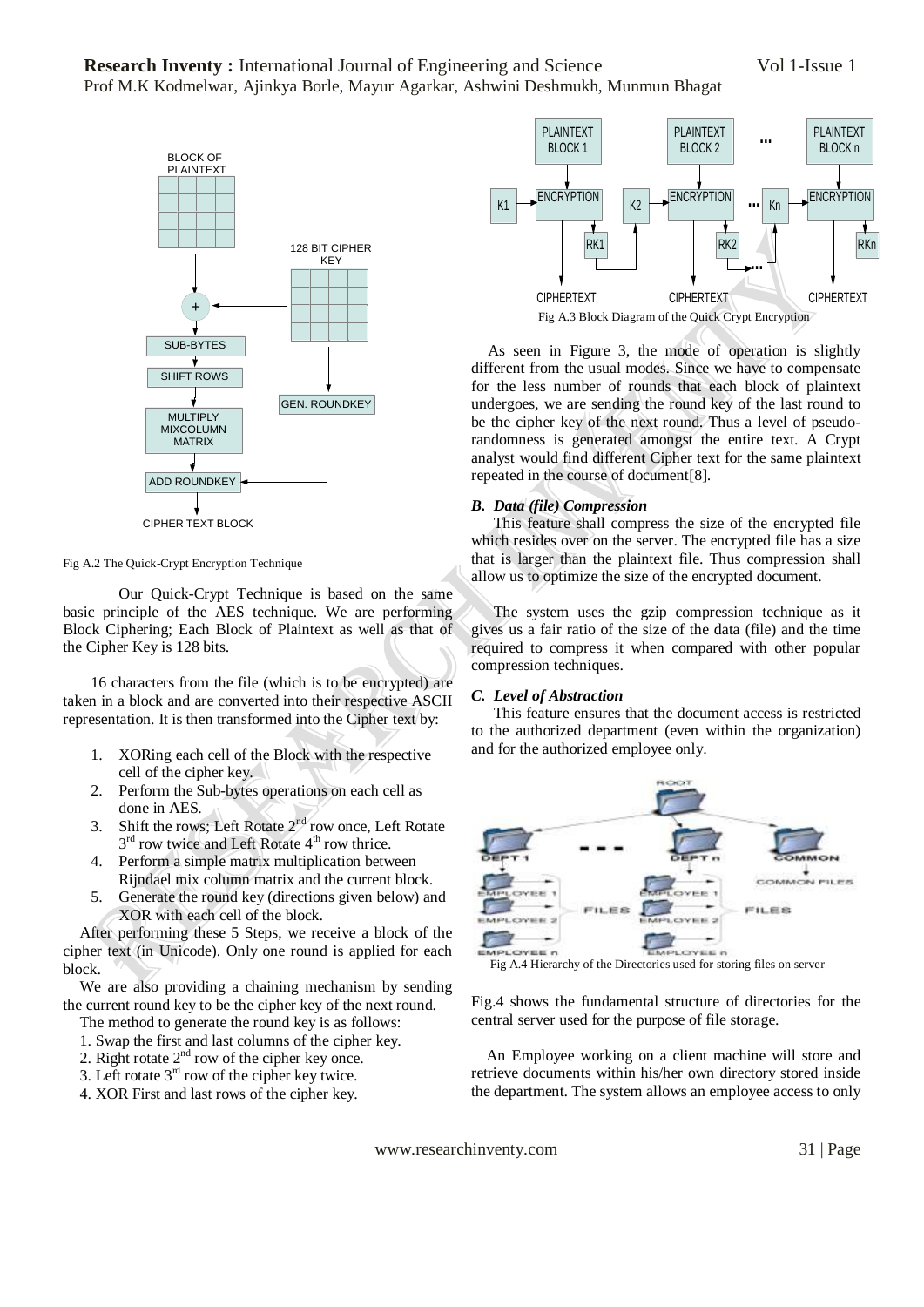Prof M.K Kodmelwar, Ajinkya Borle, Mayur Agarkar, Ashwini Deshmukh, Munmun Bhagat his/her files and not of any other employee. Also files from one particular department will not be authorized for employees of the other department. Documents that are common to all departments should be put in a common directory to which every employee has access.

*For E.g.: A Marketing employee cannot access files from the Engineering Department of an organisations. However files containing public information must be put in the common directory folder, so that all the employees from all the departments can have access of it.*

### *D. File Versioning*

This feature of the system keeps the track of the versions of a particular document over time[9][10]. Employees working on a particular document over a period of days may want to revert to a previous version of the same file. For this the server will keeps multiple copies of the same file on it.



Fig.5 shows the directory structure which provides the file versioning capability. Every Document has a hidden folder (in the same parent directory) of the same name. Whenever the user posts a fresh version of a particular file, the system not only replaces the old file but also places a copy of the file in the hidden folder associated with that particular file. The files inside the Hidden Folder maintain the versions of the file with the date of posting concatenated with the actual name of the file.

#### **IV.GENERAL SYSTEM REQUIREMENTS**

The requirements for the system were based on the findings of the literature review done as well as from the interview sessions done. After a careful analysis of the data collected, the findings of the analysis is used to derived the following application requirements:

1. The Client Application must be a desktop application that must have web browser integration.

2. The Server Application would be a combination of a DBMS, a webserver and a third party server (to generate RSA keys).

3. The Client and the Server Machines must be connected via the 802.3 or 802.11 standards.

#### **V. CONCLUSIONS**

In this paper, the authors wish to design and implement a document management system for a small to medium scale organization. This paper acknowledges the fact that merely having a simple storage/retrieval system is not enough, and hence we have stressed upon some features to enhance the basic DMS that are very useful in terms of security, optimal disk usage, level of abstraction and productivity of the employees within an organization.

In summary we provide a collection of features that enhance the traditional document management systems in such a way that is relevant to today's organizational needs.

#### **ACKNOWLEDGMENT**

 It is a great pleasure that we are presenting this project report on "ENHANCED DOCUMENT MANAGEMENT SYSTEM". This report aims to explain the project, along with its goal, in a simple language. Firstly, we would like to thank all people who have contributed to this effort. We are deeply indebted to our Principal Dr. S.D.Lokhande for providing us all the required facilities. We are thankful to our Head of Department Prof.P.R.Futane for his support. We owe our sincere gratitude to our project guide Prof.M.K.Kodmelwar, for his valuable Guidance and cooperation. He has been of great help with his valuable and timely inputs to the Project .Last but not the least we would like to thank all the staff members from department and my colleagues for their indispensable help all time.

#### **REFERENCES**

- [1] HEDIYEH BABAN, SALIMAH MOKHTAR, "ONLINE DOCUMENT MANAGEMENT SYSTEM FOR ACADEMIC INSTITUTES‖, 28 NOV. 2010, VOLUME : 4,315-319
- [2] Konecki, M.; Kudelic, R.; Lovrencic, A., "Efficiency" of lossless data compression", 23-27 May 2011, 810-815
- [3] Zia, Z.K.; Rahman, D.F.; Rahman, C.M., "Two-Level Dictionary-Based Text Compression Scheme", 24-27 Dec. 2008, 13 - 18
- [4] Jonghyun Lee, Marianne Winslett, Xiaosong Ma, Shengke Yu, "Enhancing Data Migration Performance via Parallel Data Compression", 2002,  $444 - 451$
- [5] Xin Zhou ; Xiaofei Tang, "Research and implementation of RSA algorithm for encryption and

www.researchinventy.com 32 | Page